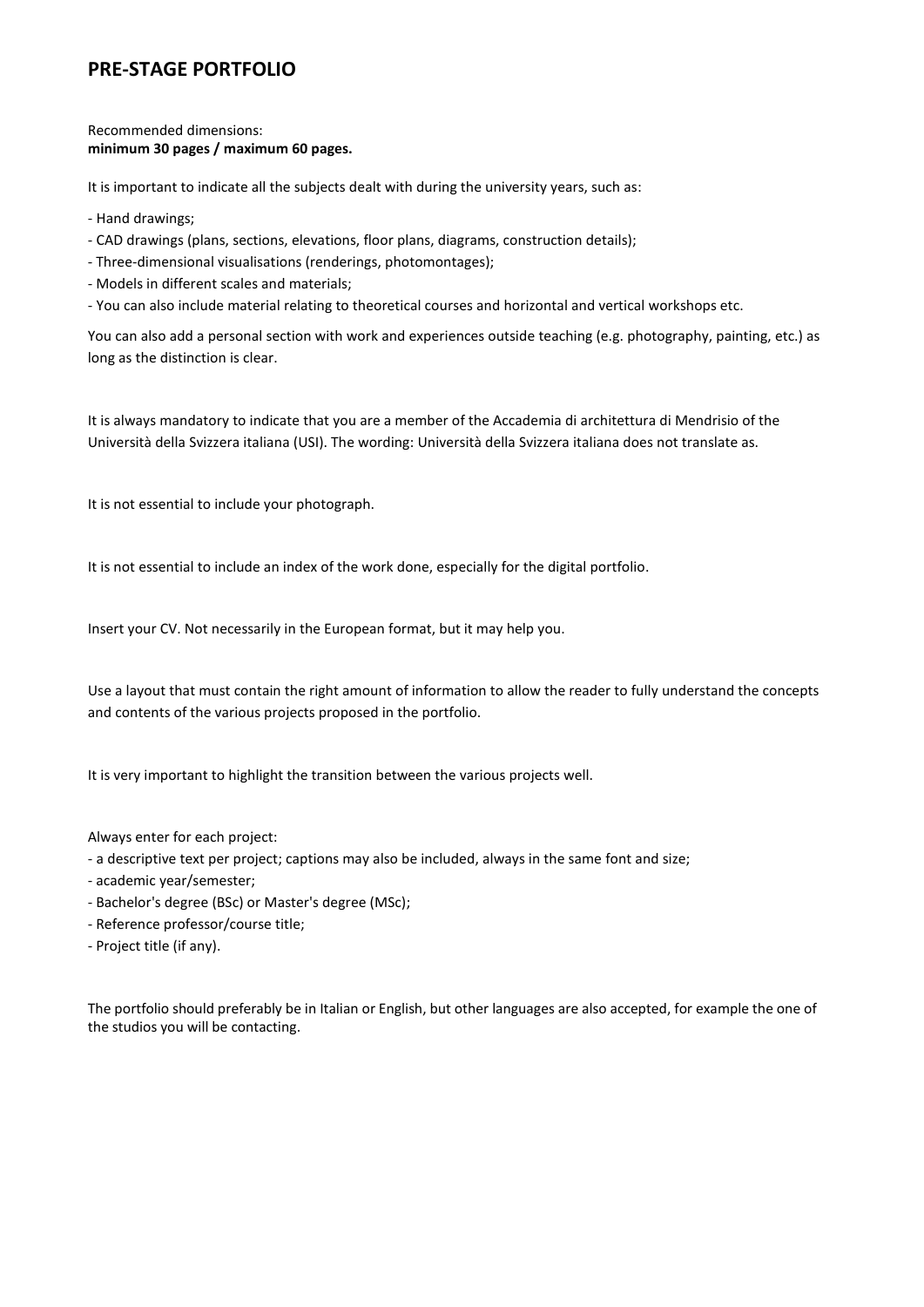# **Digital portfolio:**

Recommended formats:

**A4 landscape**, or 16:9 format for perfect horizontal screen viewing. **A4 portrait** but exported in booklet mode: pages side by side. InDesign as "Spreads" and not "Pages ".

If the image/drawing is on two pages, the PDF export must be side-by-side and not single-page.

All Mac users should check on a PC after exporting a pdf with facing pages because it usually does not work (single pages are displayed).

Convert drawings into images. **No vector drawings**. Convert all drawings to JPG or TIFF, avoid the original pdf format for digital submission as it "weighs down" the file and makes viewing slow.

At the end of the portfolio, on the last page, re-enter your data (name, surname, telephone, e-mail) as remainder.

Eliminating blank pages

Avoid including the download link in the email (e.g. Wetransfer)

#### **Maximum size must not exceed 10 MB**.

Use the cover letter downloadable from SV as the text of the application e-mail.

Before sending the portfolio to the studios do a test by sending it to yourself/friends as a check of what is displayed on reception and especially the loading times of the images.

### **Paper Portfolio:**

The advice is to find a format that is easy to 'print' wherever you are.

It is important to structure it in such a way that it can be used as a tool to describe one's educational background and skills directly to a possible future employer.

The portfolio should be organised in chronological stages so as to clearly and comprehensively describe the evolution of the work that has been carried out.

In this case, the drawings must be presented in high resolution.

Other aspects that characterize the portfolio and define its appearance are:

- The type of paper used (glossy, matt, coloured, grammage, finish, etc.)
- - The type of binding (always to be considered when defining side margins)